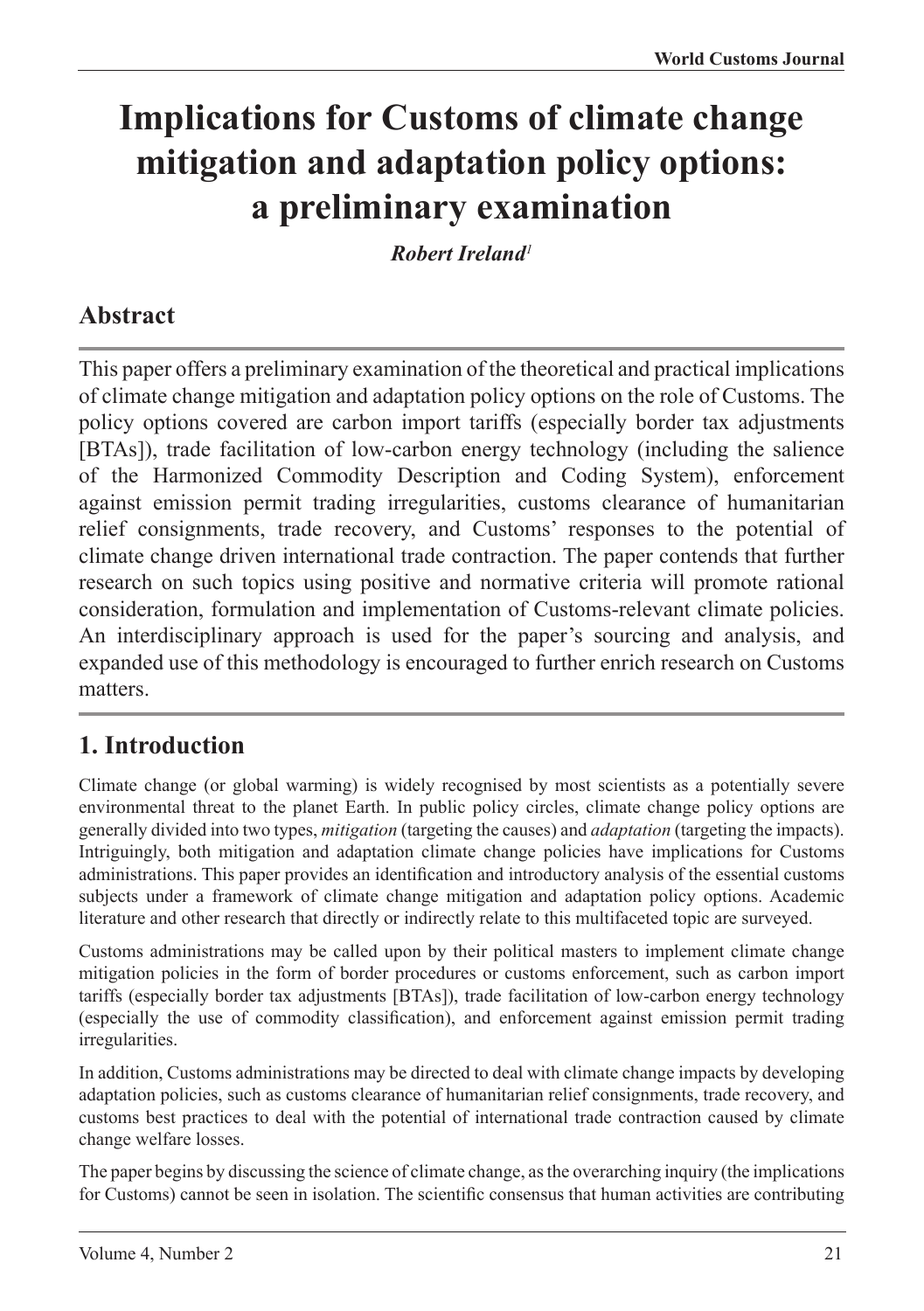to climate change and that there is a likelihood of mid- to long-term adverse consequences suggest the need for productive negotiations leading to implementation of robust action. National and international politics have, however, thus far deferred adequate policy responses to this global crisis. Moreover, the entanglement of climate change policy and pure free trade principles have surprisingly produced quarrels about which takes precedence.

### **2. Climate change science**

While the details of climate change science are outside the scope of this paper, examining whether there is a need for national and global climate policies, and whether Customs has a participative role, require reflection on four key scientific inquiries. First, whether carbon dioxide  $(CO_2)$  concentrations are increasing in the atmosphere. Second, if yes, whether this trend is anthropogenic (attributable to human activities). Third, how sensitive the Earth's climate is to increased  $CO_2$  atmospheric concentrations. And fourth, whether climate change poses serious implications for the Earth.

Most of what is known about climate change is summarised in scientific assessments, which synthesise the leading scientific knowledge to make it accessible to non-experts, especially policymakers (Dessler & Parson 2006, pp. 43-45).<sup>2</sup> As presented in scientific assessments based on empirical evidence and peer-reviewed literature, it is well established that climate change is occurring and is predominantly anthropogenic. Fossil fuel (especially coal and oil) burning and deforestation augment the concentration of  $CO_2$  and other greenhouse gases  $(GHGs)^3$  in the atmosphere. The  $CO_2$  in the atmosphere absorbs energy from the sun and emits less radiation back into space, thus warming the planet. In other words, atmospheric  $CO_2$  functions as a heat-trapping blanket for the surface below. Indeed, without any atmospheric CO<sub>2</sub> the Earth would be so cold it would be uninhabitable for humans. Too much CO<sub>2</sub> would turn the Earth into a blazing inferno.

The story of anthropogenic climate change began with the emergence of the industrial revolution in the eighteenth century. Industrial processes brought forth fossil fuel combustion and deforestation; these activities cause  $CO_2$  emissions which settle in the oceans, land sinks, and the atmosphere, and led some scientists to worry that it would upset the fragility of the Earth's climate balance. In 1957, oceanographer Roger Revelle and chemist Hans Suess published a paper where they famously wrote that 'within a few centuries we are returning to the atmosphere and oceans the concentrated organic carbon stored in sedimentary rocks over hundreds of millions of years' (Revelle & Suess 1957).

Revelle advocated for a data collection initiative to measure  $\rm CO_2$  concentration in the atmosphere and his employer, the Scripps Institution of Oceanography in California, hired chemist Charles Keeling for this project. Beginning in 1958 and over the coming decades, Keeling and his colleagues collected data on  $CO<sub>2</sub>$  concentration in the atmosphere from the Mauna Loa Observatory in Hawaii and other sites (Weart 2008, pp. 34-37).

The Scripps data, known as the *Keeling curve*, has become an icon of climate change, and shows conclusively an inexorable increase in atmospheric  $CO_2$  concentration. Carbon parts per million (ppm) in the atmosphere have grown from **280** ppm in the pre-industrial era, to **315** ppm in 1958, and reached **392** ppm in April 2010 (IPCC 2007b; Scripps 2009; NOAA 2010). The current  $CO<sub>2</sub>$  ppm concentration is the highest in at least 650,000 years and possibly 20 million years; moreover, the average annual growth rate of global atmospheric  $CO_2$  for 2000 to 2006 was 1.93 ppm, which is the highest growth rate since the Keeling curve measurements began (Canadell et al. 2007).

Concomitant to  $CO_2$  atmospheric accumulation, the IPCC has concluded that 'warming of the climate system is unequivocal' (IPCC 2007a). Scientific analysis of the surface thermometer history, glacier retreat, rising sea levels, decline in sea ice, rise in sub-surface ocean temperatures, and climate proxies (analysis of climate variation on such physical items as tree rings, ice cores, corals, and ocean sediments) conclusively proves that the planet is warming, including a 0.4  $\degree$ C to 0.8  $\degree$ C average increase during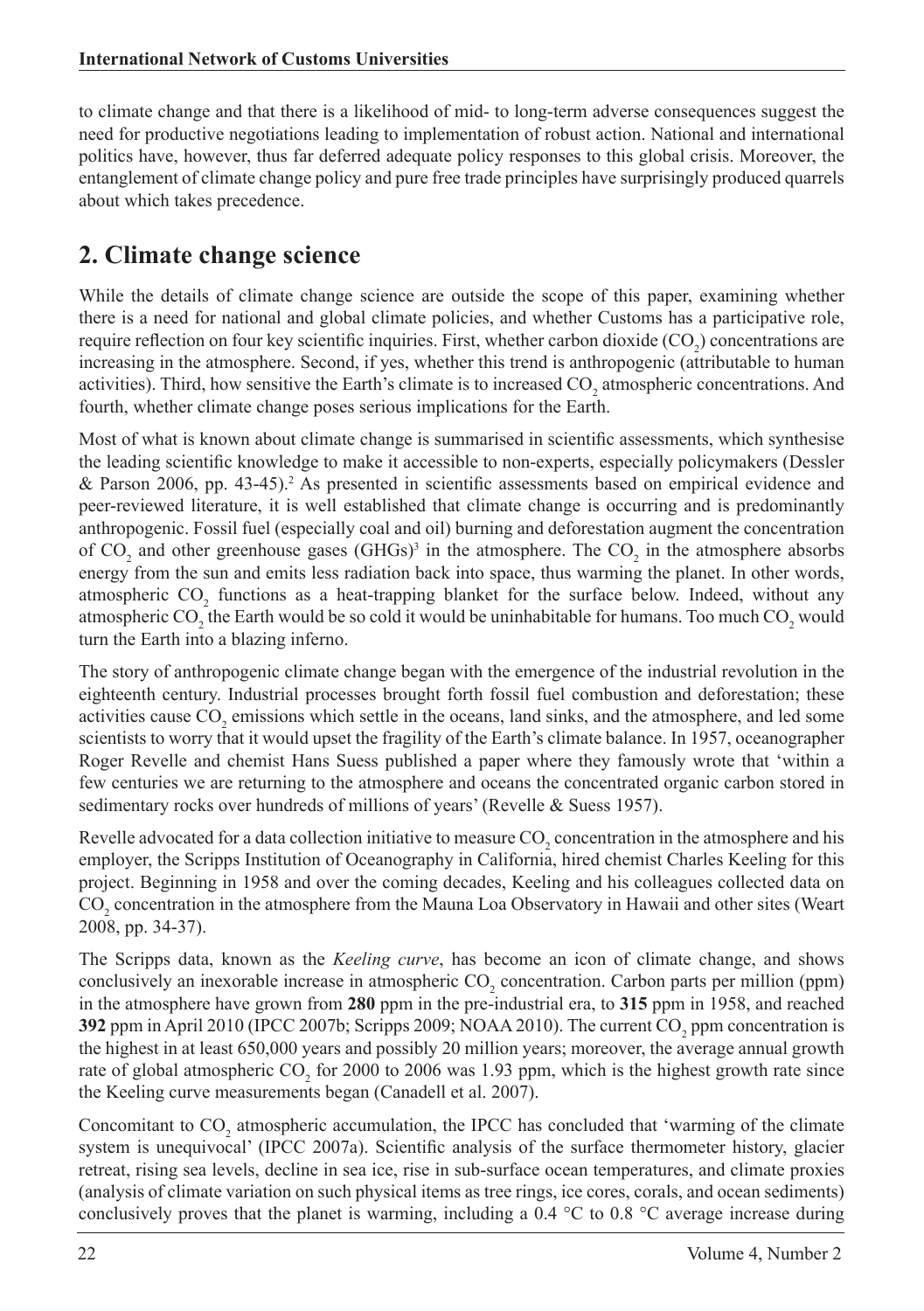the twentieth century (Dessler & Parson 2006, pp. 48-59). Current estimates are that a doubling of  $CO_2$  atmospheric concentration leads to an average warming of 2 °C to 4.5 °C which, depending on emissions trends and other factors, means the planet will be on average 2 °C to 7 °C warmer in 2095 than it was in the pre-industrial era (Archer & Rahmstorf 2010, pp. 8, 129-32). Climate scientists from the US National Aeronautics and Space Administration (NASA) recently reported their conclusion 'that global temperature continued to rise rapidly in the past decade' and projected that 2010 will likely become the hottest or second hottest year at least since temperature record keeping began in the 1880s (Hansen et al. 2010).

Because the Earth's climate system is sensitive to even modest temperature changes, these projections are foreboding for the impacts on nature and human civilization. The 2007 IPCC report suggests that climate change will likely cause harmful effects for planetary life, including but not limited to, increases in heavy precipitation events, rises in sea level which will cause massive flooding (including densely populated areas and seaports), drought-affected areas, coastal erosion, intensity and duration of heatwaves, risks of flora and fauna extinction, acidification of oceans that damages marine life, non-productivity of crops, and melting glaciers leading to reductions in water availability for human consumption (IPCC 2007a). Widespread starvation and forced migration, especially in developing countries, are a likely initial devastation that climate change will cause for humans. While there are uncertainties over climate change impacts, location, and timing, if  $CO_2$  emissions continue at their current or an accelerated pace, it will likely cause acute planetary damage. More ominously, a threshold of irreversible climate change due to  $CO<sub>2</sub>$  emissions and amplifying feedback, such as the release of methane due to melting permafrost, has been reached (Solomon et al. 2009).

## **3. Customs and climate change**

The Customs-climate change linkage is not intuitive. Customs regulates cross-border movements of goods and is traditionally associated with responsibilities such as revenue collection, anti-smuggling, supply chain security, trade facilitation, and gathering trade statistics. Customs administrations and the World Customs Organization (WCO), however, have forayed into environmental protection, especially the enforcement provisions of several international conventions.4 The WCO Secretary General, Kunio Mikuriya, chose environmental protection in 2009 as the theme of International Customs Day, and has stated that 'protection of the environment is often regarded as a policy matter of other ministries, but the customs community has the effective means to contribute to this increasingly important policy objective' (Mikuriya 2009).

Under the Montreal Protocol ozone depleting substances (ODS) requirements, Customs has gathered trade statistics, collected duties, and investigated smuggling (Benedick 1998, pp. 269-86; Andersen & Sarma 2002). To aid the collection and use of ODS import and export data, the WCO has several times adjusted its Harmonized Commodity Description and Coding System (Harmonized System or HS) by establishing specific commodity subheadings to give separate status to ODS covered by the Montreal Protocol.

The United States (US) Government, as part of its ODS policies, applied BTAs (a tariff on ODS imports) to complement ODS excise taxes (Hoerner 1998, pp. 11-12). The amount of the tax (on each pound of 'any ozone-depleting chemical sold or used by the manufacturer, producer, or importer' and 'any imported taxable product sold or used by the importer') is 'the base tax amount, multiplied by the ozone-depletion factor for such chemical' with 'the base tax amount with respect to any sale or use during any calendar year after 1995 shall be \$5.35 increased by 45 cents for each year after 1995' (26 U.S.C. § 4681). The BTA language from the law is the following: '[T]he amount of the tax imposed on any imported taxable product shall be the amount of tax which would have been imposed on the ozone-depleting chemicals used as materials in the manufacture or production of such product if such ozone-depleting chemicals had been sold in the United States on the date of the sale of such imported taxable product' (26 U.S.C. § 4681).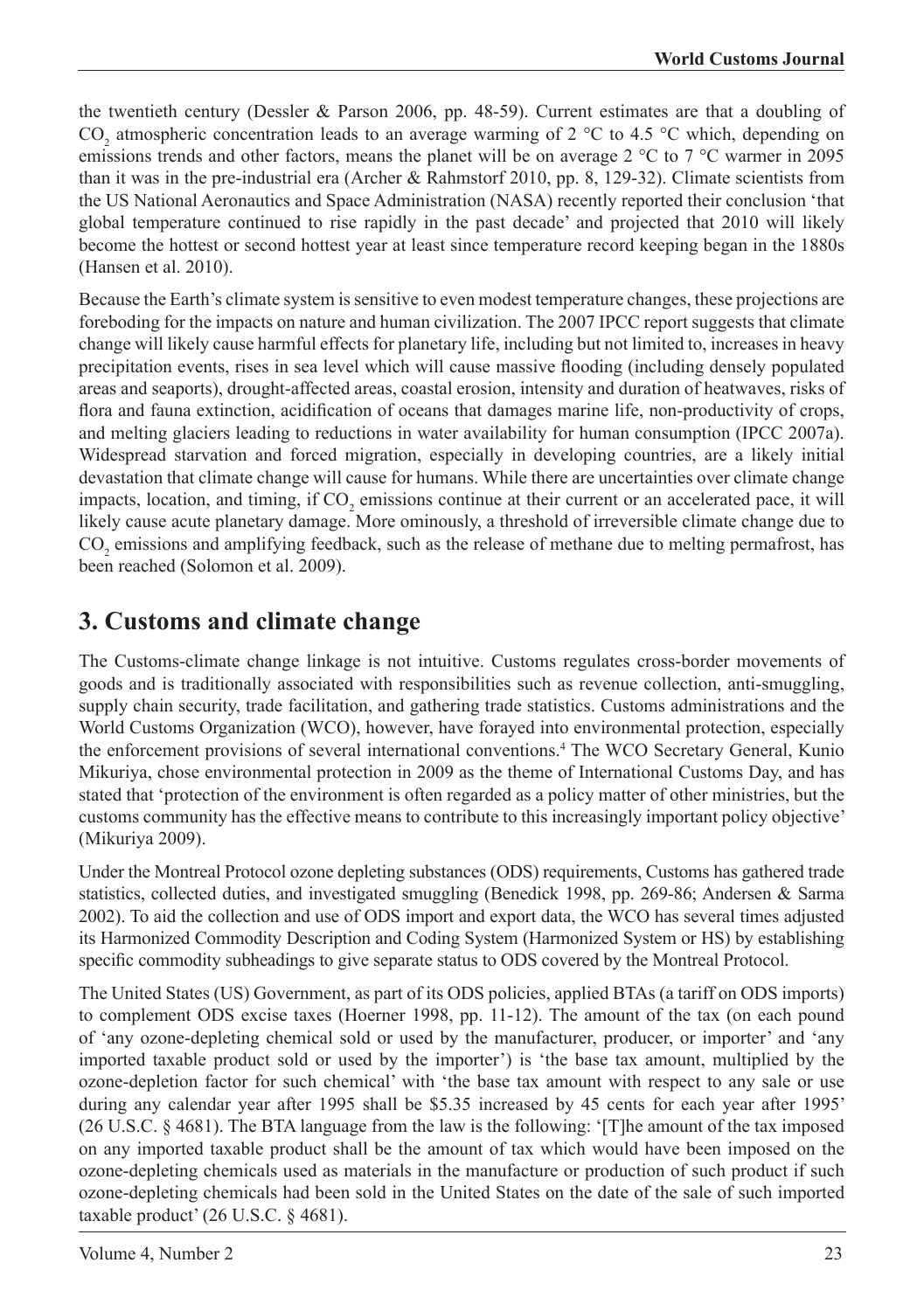ODS, in addition to being detrimental to the ozone layer, are also powerful GHGs and contribute to climate change. Thus, while the principal reason for the US ODS tariff was protection of the ozone layer, in practice it was also an import tariff on carbon equivalent GHGs.

The Montreal Protocol's Article 4 obligated parties to impose import and export bans on controlled substances against non-parties, although this became moot because ratification was soon nearly universal (Brack 1996, pp. 44-48; World Bank 2008, p. 16). The chief US negotiator for the Montreal Protocol, Richard Benedick, has contended that the objective of these trade measures 'was to stimulate as many nations as possible to participate in the protocol, by preventing nonparticipating countries from enjoying competitive advantages and by discouraging the movement of CFC [chlorofluorocarbons] production facilities to such countries' (Benedick 1998, p. 91).

Climate policy is linked to international trade and there is a large volume of literature on the relationship.<sup>5</sup> Moreover, two of the three broad categories of climate change policy responses widely discussed in the literature, *mitigation* and *adaptation*, have implications for Customs. Mitigation policies 'target the causes of climate change, seeking to reduce the emissions of GHGs that are causing the climate to change' while adaptation policies 'target the impacts of climate change, seeking to adjust human society to the changing climate and so reduce the resultant harms' (Dessler & Parson 2006, p. 90).<sup>6</sup>

# **4. Mitigation**

A voluntary solution to  $CO_2$  emissions abatement has proven to be insufficient and governmental intervention using carbon pricing mechanisms is necessary. The aim of signalling a carbon price that is real or implicit is to influence producers and consumers to emit less carbon and raise the competitiveness of low-carbon emitting industries. For political and economic reasons, policymakers appear generally to have decided that market-based regulatory instruments are preferable to command and control regulations. Market-based regulatory instruments include two broad types, *carbon taxes* and *tradable emission permit systems*.

A carbon tax draws from the work of economist Arthur Pigou who advocated taxing negative externalities by incorporating the appropriate social cost (Pigou 1920). In the climate change context this can entail taxing the  $CO_2$  emissions from the burning of fossil fuels. Carbon tax design, like other taxes, derives from the chosen tax base and tax rate (Metcalf & Weisbach 2009, p. 501). A carbon tax, preferably, should be taxed upstream (on the producer or manufacturer rather than the consumer) to promote comprehensive coverage (Aldy, Ley & Parry 2008, p. 506).

Under tradable emission permit systems (generally known in the US as a cap-and-trade system), the government limits or caps the amount of allowable  $CO<sub>2</sub>$  emissions. Emitters then receive or buy allowances or credits; the total amount of credits is equivalent to the limit on emissions. Emitters who exceed their allotment must buy credits from emitters who use less than their allotment. The leading tradable emission permit system is the European Union's *Emission Trading Scheme* (EU ETS) (Dessler & Parson 2006, pp. 108-09).

#### **4.1 Carbon import tariffs**

Carbon imports tariffs are a climate mitigation policy where Customs is frequently the administering agency. Theoretically, there are two general types of carbon import tariffs: *product taxes* and *process taxes*. Product taxes focus on goods such as fossil fuels or GHGs with industrial uses, and this is relatively non-controversial from an international trade perspective because they appear to be in compliance with World Trade Organization (WTO) rules on national treatment and non-discrimination. In addition, they are relatively simple for Customs to administer: Customs can apply a *specific* (for instance, 100 dollars per metric tonne of carbon in the good) or an *ad valorem* (for instance, 5 per cent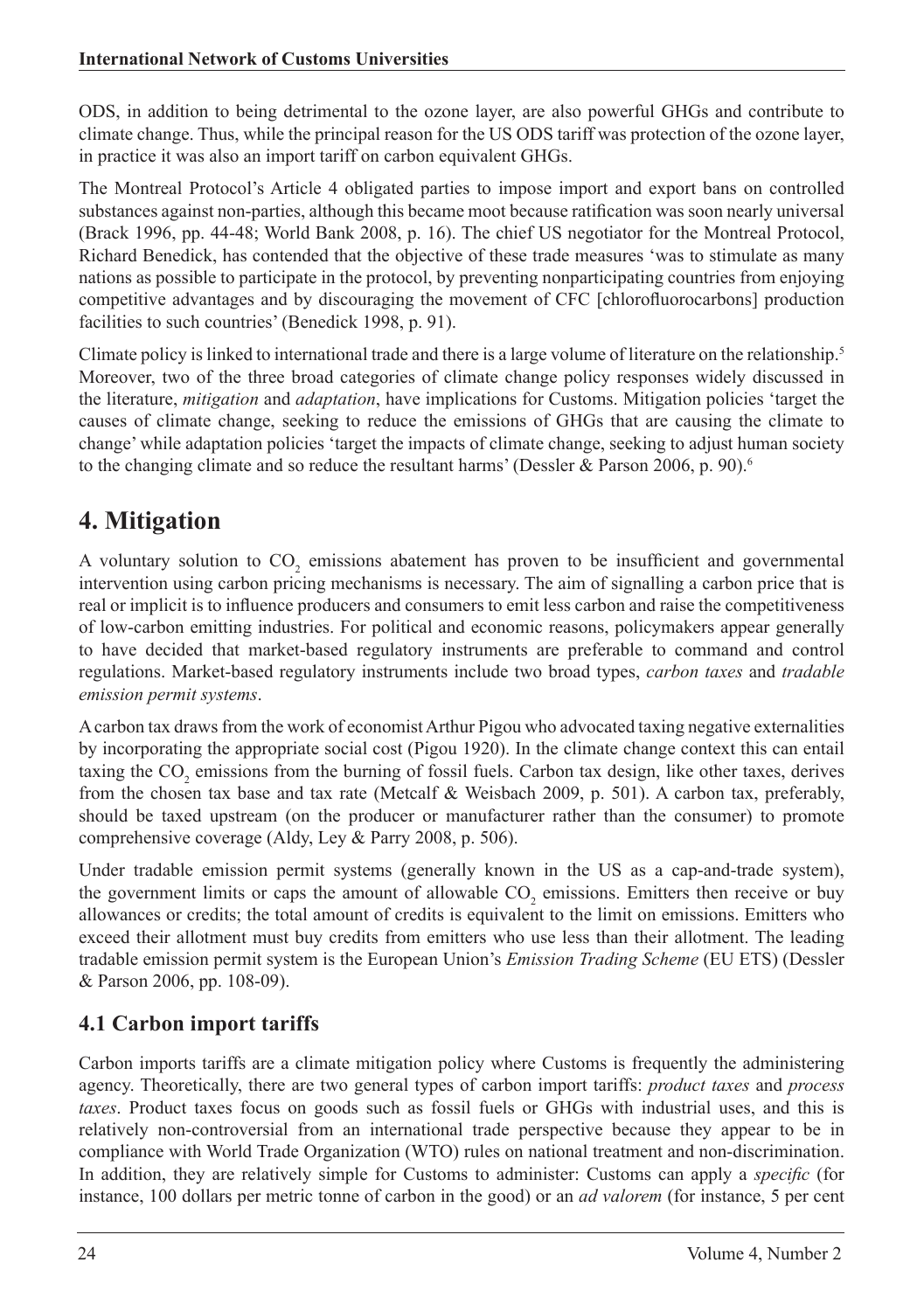of the good's value) tariff. Current examples include Denmark, which taxes imports of the industrial GHGs of hydrofluorocarbons (HFCs), perfluorocarbons (PFCs), and sulfur hexafluoride (SF6) and is based on the Danish  $CO_2$  tax correlated with the Global Warming Potential (GWP) up to a maximum of DKK 400/kg (Danish Ministry of the Environment 2005, p. 108). Norway also has an import tax on HFCs and PFCs (Norwegian Ministry of the Environment 2009, p. 10). Switzerland has a carbon tariff on some fossil fuels used for energy purposes at 36 francs per tonne of  $CO<sub>2</sub>$  (Swiss Customs 2010). More countries will likely implement product tax carbon import tariffs in the future. As Customs would generally be the responsible national agency, it is a subject ripe for focused research on the practicalities of administering these taxes.

More controversially, some policymakers are proposing process taxes, which are import tariffs on the *embodied carbon* (which is also known as *virtual carbon* or *embedded carbon*) of carbon-intensive goods. Embodied carbon, which relates to the process of producing a product rather than the product itself, has been defined as 'carbon dioxide emitted at all stages of a good's manufacturing process, from the mining of raw materials through the distribution process, to the final product provided to the consumer' (Kejun, Cosbey & Murphy 2008). Goods such as cement, paper, chemicals, glass, steel, industrial ceramics, iron, and aluminium that produce substantial carbon dioxide during their production process would be the main targets of such a tax.

This proposal is being made because implementation of a domestic carbon tax or tradable emission permit systems raises fears in some quarters of *carbon leakage* to *pollution havens* if emitters in other countries do not come under comparable carbon pricing regimes. The concern is that if Country A has raised its carbon prices significantly higher than Country B, there will be business and carbon migration from Country A to Country B, and aggregate global CO<sub>2</sub> emissions will not decrease. Moreover, businesses in Country A may claim they are at a competitive disadvantage to similar businesses in Country B.

To assuage concerns about carbon leakage some policymakers are thus advocating imposition of levies on the embodied carbon in the import or requiring importers to buy emission permits (Zhang 2010, p. 1) coupled possibly with rebates for exports. Because these actions could face WTO adjudication, proponents frequently cast them as BTAs, which could consist of '(i) the imposition of a tax borne by similar domestic products (that is, BTA on imports); and/or (ii) the refund of domestic taxes when the products are exported (that is, BTA on exports)' (WTO & UNEP 2009, p. 100). The literature on embodied carbon BTAs is vast and emphasises WTO law, economics, and whether they might spark a trade war. There is also research that, as a subsidiary matter, touches on design and administration.

Conventional BTAs have a long history. Economist David Ricardo provided the intellectual origins in 1824:

In the degree then in which [domestic] taxes raise the price of corn, a duty should be imposed on its importation...and a drawback of the same amount should be allowed on the exportation of corn. By the means of this duty and this drawback, the trade would be placed on the same footing as if it had never been taxed... (Ricardo 1824, cited in Hufbauer 1996, p. 21).

Even before Ricardo's commentary, the US in the late eighteenth century used BTAs to complement its excise tax on distilled spirits (Hufbauer 1996, p. 37). EU countries have used BTAs to complement excise taxes on alcohol and tobacco (Biermann & Brohm 2005, pp. 291-92) and for value added taxes (Hufbauer 1996, p. 21). In 1970, the General Agreement on Tariffs and Trade (GATT) formally defined BTAs in paragraph 4 of the GATT Working Party on Border Tax Adjustments (GATT 1970).

The US has applied *environmental BTAs* on at least two occasions. BTAs were imposed on imports of specified chemicals and other products to balance domestic excise taxes under the US Superfund Amendments and Reauthorization Act of 1986. As mentioned earlier, BTAs were also imposed to complement a US excise tax on ozone depleting commodities that took effect in 1990. The GATT approved the use of BTAs for Superfund and was never asked to judge the use of BTAs for the ODS excise tax (Hoerner 1998, pp. 8-15).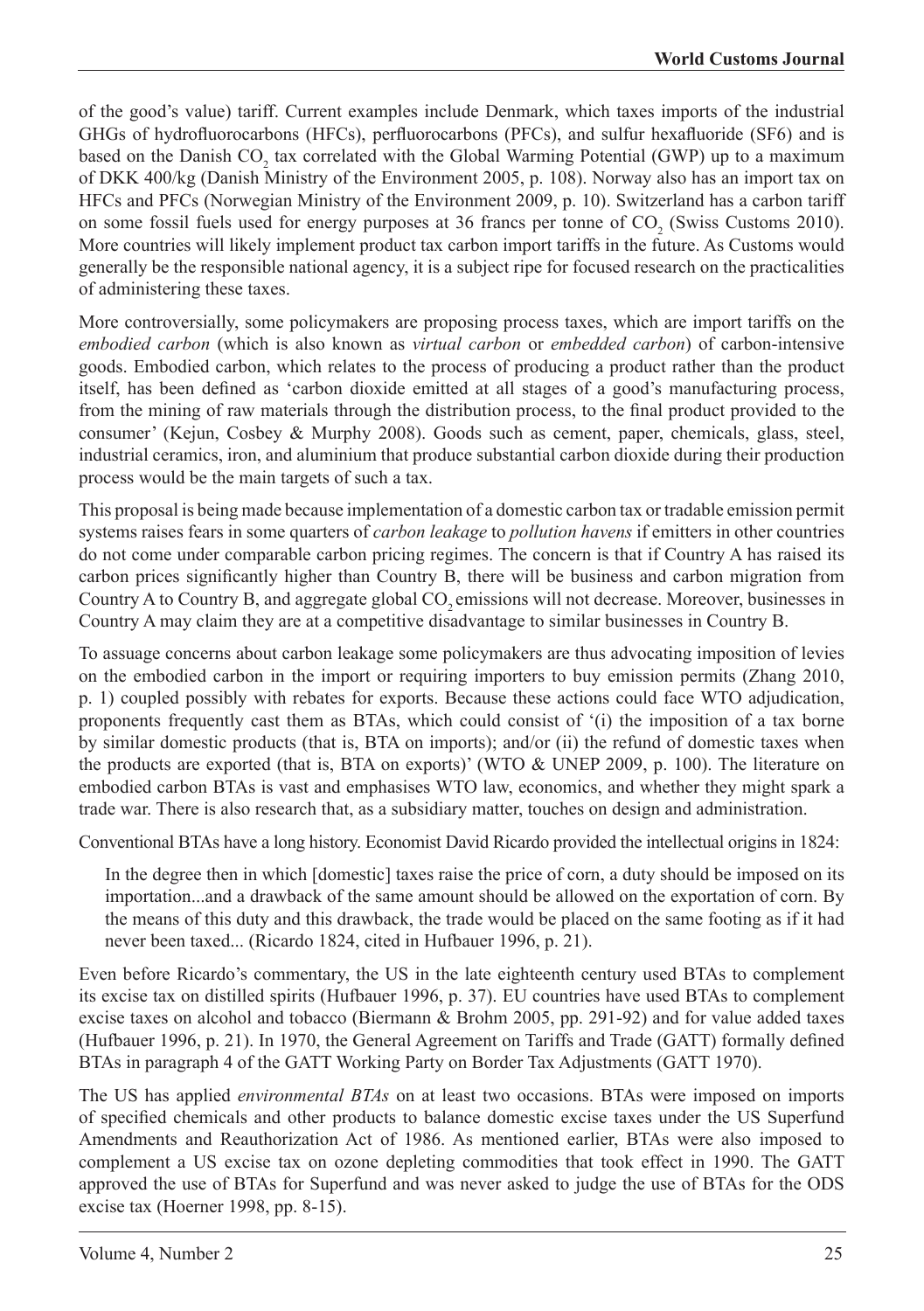#### **4.2 The law, economics, and politics of embodied carbon BTAs**

Because detailed analysis on the WTO legality of embodied carbon BTAs is beyond the scope of this paper,<sup>7</sup> only a short summary is provided here. Despite the WTO imprimatur on conventional BTAs and the history of BTAs functioning in practice, there is disagreement among legal experts on whether as embodied carbon BTAs they would be deemed legal under WTO law if litigated. The analysis is extremely complex and entails scrutiny of, among other things, whether a WTO dispute settlement body would distinguish whether the tariff is indeed targeting a *production process* (for example, the carbon emitted during the manufacturing of cement) and if so, whether this would be permissible. Moreover, there is the question of whether national and foreign cement are *like* products, if they were manufactured with different levels of environmental efficiency (Pauwelyn 2007b; WTO & UNEP 2009, pp. 106-07).

The alternative to pleading that embodied carbon BTAs are legal under GATT Articles I and III would be to claim they are allowable under one or two of the general exceptions in GATT Article XX, namely measures 'necessary to protect human, animal or plant life or health' and 'relating to the conservation of exhaustible natural resources if such measures are made effective in conjunction with restrictions on domestic production or consumption'. Following this, the exception must survive several tests in the GATT Article XX Chapeau, namely prohibition of measures that would constitute 'arbitrary or unjustifiable discrimination between countries where the same conditions prevail, or a disguised restriction on international trade'. Litigation related to these general exceptions in the context of environmental measures has occurred in several cases (*US-Gasoline*; *Brazil-Retreaded Tyres*; and *US-Shrimp*) with uncertain implications for embodied carbon BTAs (WTO & UNEP 2009, pp. 107-10).

What may emerge, regardless of litigation over embodied carbon BTAs and decisions within the WTO arena, are expanded clashes related to climate change and trade liberalisation, and what the proper venue is for sorting out this conflict. As previously noted, under the Montreal Protocol, imports from and exports to non-parties of CFCs and other ODS were banned. Whether this would conflict with the GATT is in dispute but it was never litigated, perhaps because Montreal Protocol ratification quickly became nearly universal (Benedick 1998, p. 91; Brack 2000, p. 18).

Economists disagree on whether embodied carbon BTAs would be efficient and effective. For instance, McKibbin and Wilcoxen (2008) 'conclude that the benefits produced by border adjustments would be too small to justify their administrative complexity or their deleterious effects on international trade'. Economist Paul Krugman, however, has written that 'if you only impose restrictions on GHG emissions from domestic sources, you give consumers no incentive to avoid purchasing products that cause emissions in other countries; as a result, you have an inefficient outcome even from a world point of view. So border adjustments here are entirely legitimate in terms of basic economics' (Krugman 2009).

Realpolitik could trump the legal and economic debates as policymakers may use embodied carbon BTAs as a political negotiating tactic on national and international levels. The US appears unable to garner the support for passage of climate legislation without them. Similarly, in the legislative experience targeting ODS, Hoerner (1998, p. 15) asserted that 'the US Congress would never have enacted the ODC [ozone-depleting chemicals] tax without BTAs'. Moreover, inserting the possibility of such measures into proposed legislation, could inoculate the assertions of potential taxpayers who lobby against the installation of a carbon pricing mechanism on the basis of putative harm to competitiveness. Exportfocused countries may be pressured by their exporters to implement policies that price carbon if BTAs are imposed by countries with business competitors. Finally, the identity of the potential applier and target of embodied carbon BTAs is not fixed in perpetuity as this could shift depending on who has considered or implemented such policies and who has not.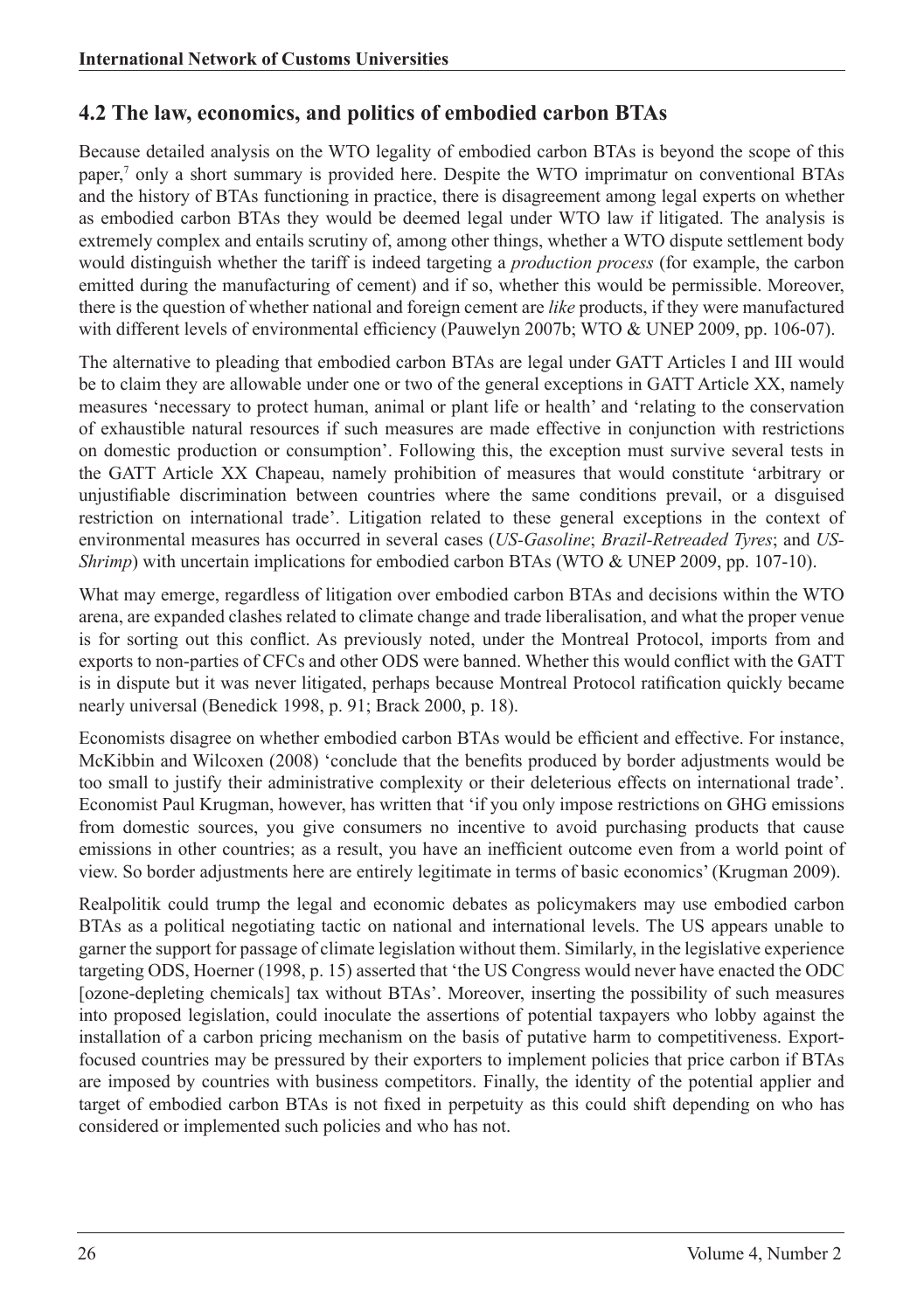#### **4.3 Administering embodied carbon BTAs**

If some governments decide to implement these BTAs, Customs will be obligated to impose them. There is disagreement on whether it would be impossible or merely difficult for Customs to administer them. The *Economist* (2008) has opined that 'a carbon tariff…would be hard to implement. Customs officials would either have to assess the emissions embedded in imports, an impossibly complicated task, or make arbitrary assumptions, a recipe for a trade war'. The reality is, however, that administering embodied carbon BTAs would be feasible. Several published research papers offer possible designs for calculating and administering these BTAs.<sup>8</sup>

Embodied carbon BTA procedures would be simplified if the exporter supplied the necessary information to the Customs administration of the import country. Similar to practices in assessing rules of origin, the exporter could provide a certificate of embodied carbon, although this would require some sort of verification. To influence cooperation from traders, Houser et al. (2008, p. 35) have suggested a trusted importer program where the Customs administration would evaluate importers individually for the carbon intensity of their product's production process. It can be assumed that since the importers would not have this information because they did not participate in the production process, they would need to get it from the exporters or manufacturers. This proposal has similarities to Customs Authorised Economic Operator (AEO) programs established for supply chain security policies.

If the exporter and importer are unable or unwilling to provide the required information, then the Customs administration imposing the BTA would need to make the calculation. In targeting embodied carbon, two general approaches in the literature include '*top-down methods* using input-output analysis have often been applied to estimate embodied energy,  $CO_2$  emissions, pollutants and land appropriation from international trade activities' and 'the *bottom-up approach* calculates embodied carbon by examining the production processes of specific products' (Kejun, Cosbey & Murphy 2008). Because of its broad nature, the top-down approach (see, for example, Wyckoff & Roop 1994; Atkinson et al. 2010) does not appear at first blush to be conducive to the customs need to calculate embodied carbon of individual commodities (Kejun, Cosbey & Murphy 2008).

Measuring production processes of individual commodities is probably more realistic for customs usage. Key factors in calculating the carbon emitted during the import's production process include process, feedstock (what raw material was used to power the manufacturing process), the energy source, and the technical efficiency of the equipment (Houser et al. 2008, pp. 33-34). The *predominant method of production* (PMP) (Zhang 1998, 2010; Biermann & Brohm 2005, pp. 298-99; Pauwelyn 2007a, p. 42) and the *best available technology* (BAT) (Ismer & Neuhoff 2004, 2007, pp. 137-64; Godard 2007, pp. 14-38) are two proposed methods.

PMP means that the country of import would apply the border adjustment by assessing the carbon embedded in an import based on their domestic production processes (Zhang 2010, p. 19). BAT means that the country of import would apply the border adjustment by assessing the carbon embedded in an import based on what the carbon emissions would be if the best available technology was used (for instance, if cement can be produced using natural gas or coal, the levy would be calculated based on the production process where natural gas was used) (Ismer & Neuhoff 2007, pp. 137-64). The efficacy of BAT is perhaps tarnished by the observation that it may introduce a disincentive by using the most efficient technology as its measurement instrument when what the policy should be targeting is what was actually used, such as the least efficient technology.

Gros and Egenhofer (2009, p. 74) have suggested using ISO 14067, which is a potential standard on quantifying the carbon footprint of goods and services. ISO 14067 is currently under development by the International Standards Organization and projected for rollout in 2012.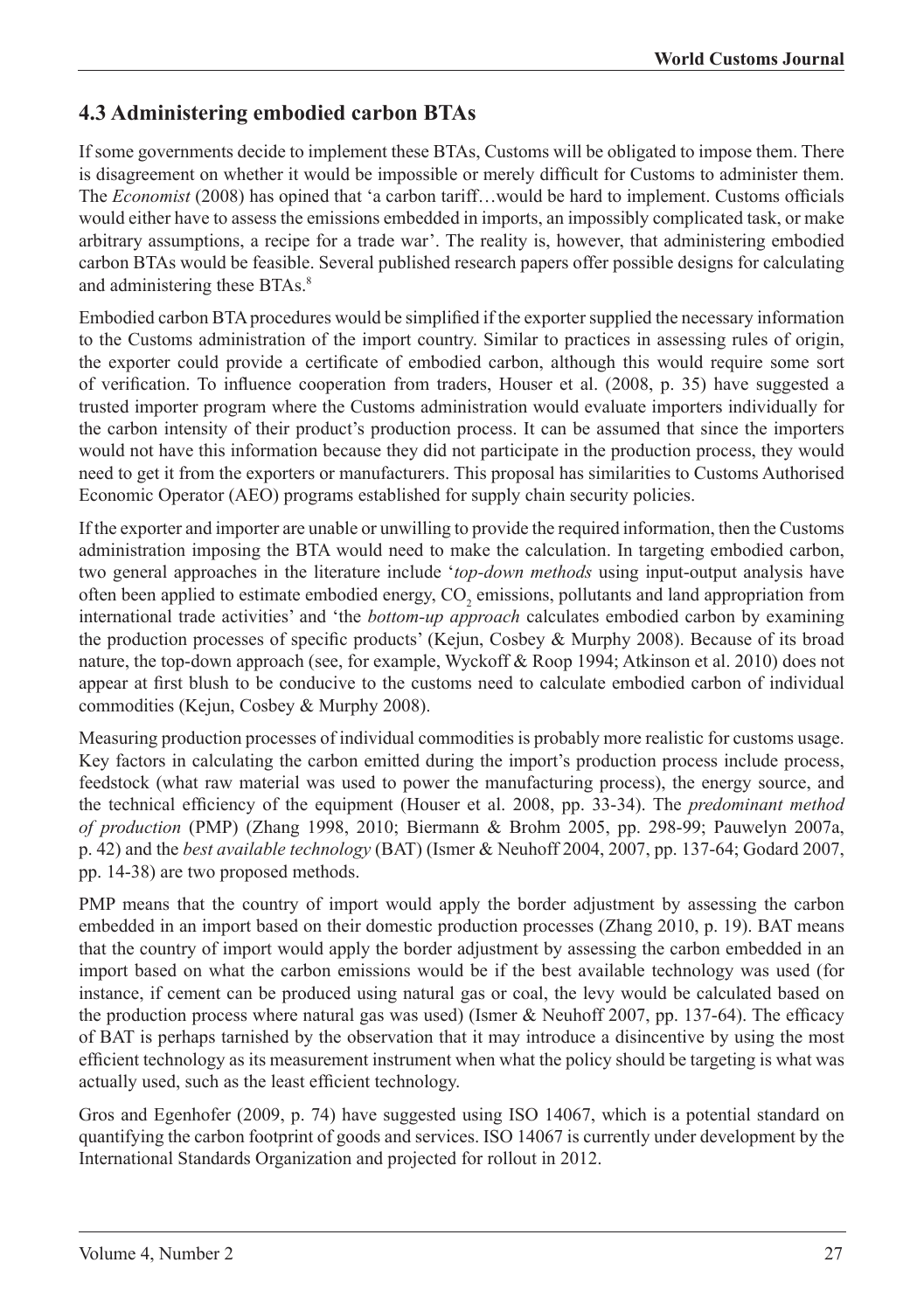To simplify customs procedures, consideration could be given to the breadth of commodity coverage and which countries would be subject to the BTA. For instance, the BTA could be applied to a limited number of products that will make a difference to carbon abatement (Biermann & Brohm 2005, p. 298; Saddler, Muller & Cuevas 2006, p. 42). Related to targeting specific countries, climate change mitigation would be aided (reducing emissions by tiny economies will have no impact on  $CO_2$  atmospheric concentration but lower emissions from large economies would have an impact), but this might run foul of WTO rules on non-discrimination. In addition, rules of origin add further complexity in determining whether one or more countries contributed to the production of the imports.

#### **4.4 Some reflections on embodied carbon BTAs**

Customs procedures related to embodied carbon BTAs would be feasible, albeit complex. This is not a new dynamic for Customs. Conventional customs procedures, while strengthened by risk analysis, automation and other modern analytical tools, must deal with the challenges of assessing commodity classification, valuation, and rules of origin, especially diverse public policy mandates, immense volumes of cargo and passengers, pressure for fast clearance of goods, deficiencies in available and accurate information, and limitations in agency capacity.

Similarly, improvements have evolved in achieving national policy objectives on anti-dumping. There is no doubt about the difficulty of calculating dumping – the home market sales price minus the export sales price (Jackson 1997, p. 251) – as it must rely on best available information and sophisticated calculations, such as home market prices, *normal value* (relates to third markets), and *constructed price* (constructed cost plus reasonable profit) (Jackson 1997, p. 251). While not easy, best efforts can be made in anti-dumping policy using expertise and rules that have improved over time, and that reduce the potential for arbitrariness.

Because WCO policy positions require Member consensus, the WCO is unlikely to take a formal position on taxing the embodied carbon of imports; some countries reject them while others have pockets of support. In addition, international negotiations on such measures will take place in other forums, especially the United Nations Framework Convention on Climate Change (UNFCC) and the WTO. A more relevant question for Customs is whether the WCO or other customs experts should or will conduct further research on the technical methods of administering border measures targeting embodied carbon before it becomes an obligation. Some might assert that such research would be a concession that these measures are inevitable. Conversely, since such a policy would be a mandate that would not be of its choosing, advance preparation by Customs would perhaps be prudent.

Some policymakers have advocated the imposition of embodied carbon BTAs as part of their carbon pricing policies. The leaders of France and Italy, in an April 2010 letter to the European Commission's president, wrote 'it would be unacceptable if the efforts we have made within the EU...were compromised by carbon leakage caused by the lack or inadequacy of action in certain third countries' (as quoted in *Earth Times* 2010). To counter carbon leakage, the French Government has proposed an EU *Mécanisme d'inclusion carbone* (*carbon inclusion mechanism*), which would be a requirement that importers acquire CO2 allowances (EuroActiv 2010a, 2010b). In the US, although several cap-and-trade bills that included embodied carbon BTAs were introduced by legislators in the 111th US Congress, efforts were eventually abandoned to pass a comprehensive US carbon pricing law in 2010.

#### **4.5 Trade facilitation and commodity classification of low-carbon energy technology**

Reducing tariff and non-tariff barriers to trade (NTBs)<sup>9</sup> can foster expanded use of low-carbon energy technology (such as wind, solar, efficient lighting, and hydropower).10 The seminal Stern Report states that 'the reduction of tariff and non-tariff barriers for low-carbon goods and services, including within the Doha Development Round of international trade negotiations,<sup>11</sup> could provide further opportunities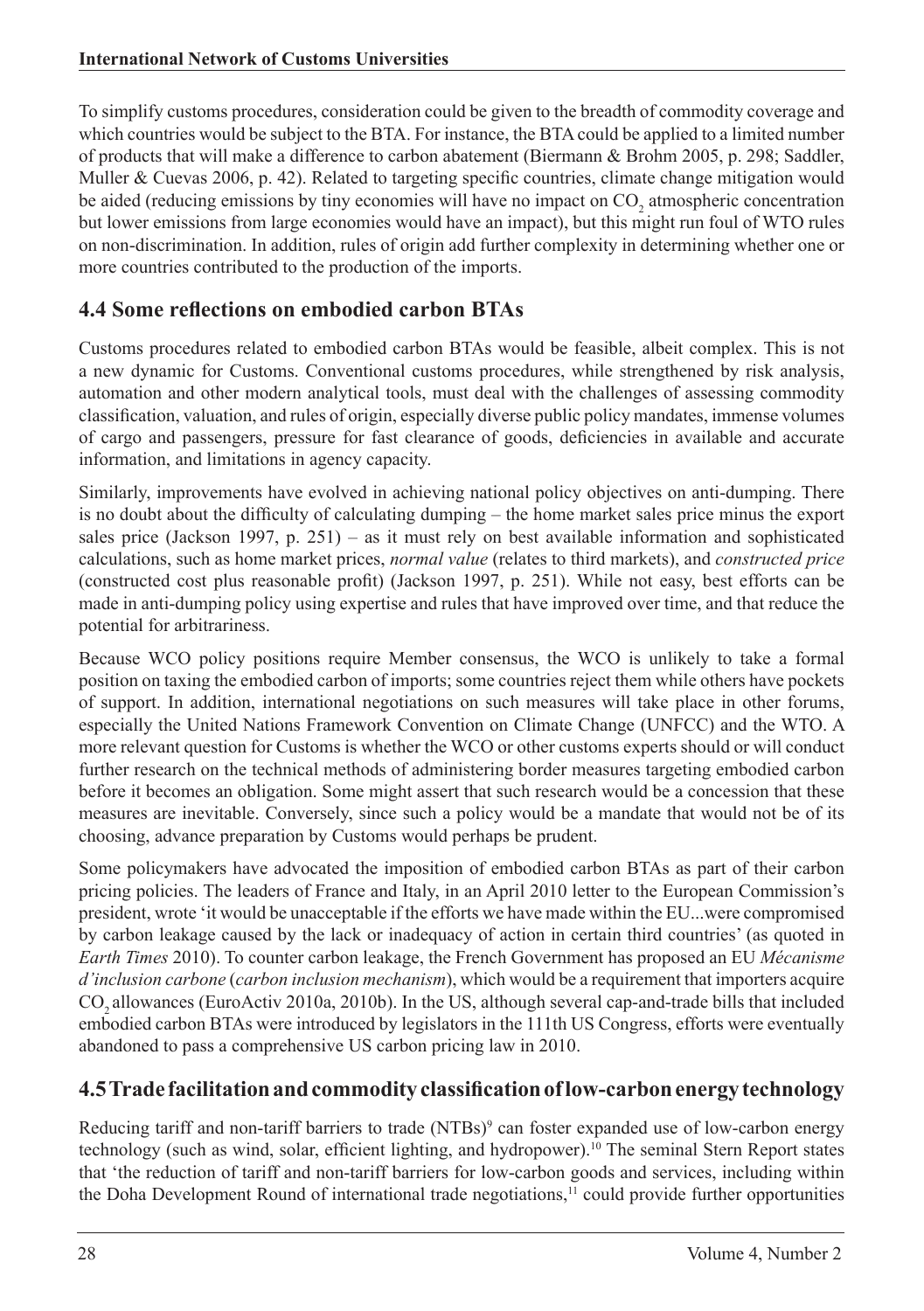to accelerate the diffusion of key [low-carbon] technologies' (Stern 2006, p. xxv). The World Bank has estimated that the elimination of tariff and NTBs would lead to an average increase of 13.5 per cent in trade of clean coal technology, wind and solar generation, and efficient lighting technology (World Bank 2008, p. 53).

Pursuing the Stern Report and World Bank recommendations will not be easy. Import tariffs, especially in the developing world, are substantial for low-carbon energy technologies (Steenblik 2005b, p. 5; Brewer 2008, pp. 10-12). Difficulties in customs classification of environmental goods is another obstacle to overcome. In addition, border regulatory delays and corruption inhibit trade, including trade in environmental goods, and for Customs this could suggest the need for 'green' green lanes.

Efficient and precise classification of environmental goods is crucial for trade facilitation of low-carbon energy technologies. The most obvious mechanism for this is the Harmonized System, which is the international nomenclature for goods passing through Customs and is managed by the WCO. The overall objective of the HS is uniformity in the classification of goods. The HS currently consists of approximately 5,000 commodity groups organised in 96 chapters and each item is identified with a six digit code. For example, related to solar power, photovoltaic cells, modules, and panels are classified in HS subheading 8541.40; photovoltaic system controllers (to control the functioning of the photovoltaic system) come under HS subheading 8537.10; and HS subheading 8507.20 includes, among other things, certain electric accumulators used in the storage of electricity obtained via solar cells, panels, or modules. Countries that have ratified the HS Convention are required to use the six digit nomenclature but are allowed to add additional digits for added specificity (this generally means expansion to eight or ten digits). Indeed, several countries and regional groupings such as the Association of Southeast Asian Nations (ASEAN) have expanded HS nomenclature, including in some cases for renewable energies (World Bank 2008, p. 51). The HS is generally amended every four to six years to keep up with changes in commodities; the most recent amendment was in 2007 and the next one is scheduled for 2012.

The HS's six digits arguably may be insufficient to precisely describe low-carbon energy technology because they might categorise together low-carbon and non low-carbon technology goods under the same HS code (World Bank 2008, pp. 50, 101). Theoretically, if all goods under a specific HS code were granted a lower tariff rate because some were considered to be low-carbon, some goods that do not contribute to lower emissions might benefit and Customs might collect less duty (World Bank 2008, p. 52). Products that are dual-use add further complications as some are contributive, neutral, or detrimental to climate change mitigation depending on their application (Steenblik 2005a, pp. 7-10; World Bank 2008, p. 77).

Options for using the HS to help facilitate trade in low-carbon energy technologies would be difficult in practice. Creating a separate HS chapter for low-carbon energy technologies would be one possibility. As was discussed previously, more precision was brought to the classification of ozone depleting substances in order to successfully reduce their emissions. Another method would be extending the number of digits of HS Code nomenclature, but the hurdles for doing so are immense; for instance, there would have to be consensus amongst all WTO Members in support of the expansion (Steenblik 2005a, p. 16; World Bank 2008, p. 90). As well, there could be relevant lessons to be drawn from the WTO's 1996 Information Technology Agreement (ITA), which aims to increase the amount of trade in IT goods by examining HS classification divergences and eliminating tariffs (WTO 2010).

Enforcement of intellectual property rights (IPR) of low-carbon technology transfer under the WTO Agreement on Trade Related Aspects of Intellectual Property Rights (TRIPS) is another climate policy matter with customs participation. IPR enforcement may impact low-carbon technology's utility as a mitigation tool. Too strong IPR enforcement cuts off transfer of these needed technologies to the developing world. Too lax IPR enforcement will stifle incentives for innovation. Thus, public policy here will need to strive for a balanced approach (World Bank 2008, p. 14; Giddens 2009, p. 139; Meyer-Ohledorf & Gerstetter 2009, pp. 23-26).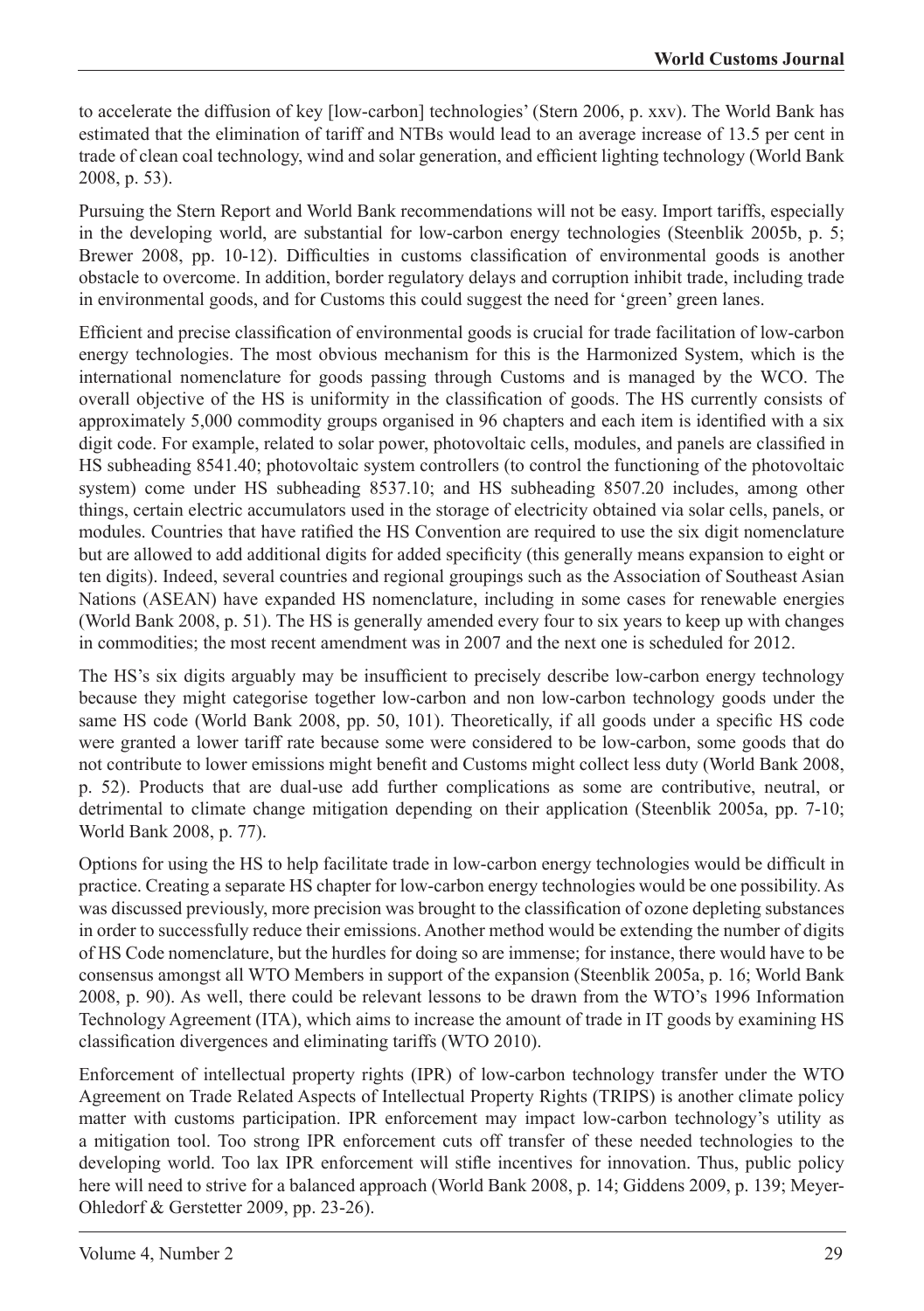#### **4.6 ETS enforcement**

Promoting compliance (and effective enforcement when necessary) with tradable emission permit systems or carbon taxes is essential to limit carbon emissions. While relatively simple carbon pricing mechanisms are the preferred approach to reducing evasion or fraud, enforcement by the government will be required. The EU ETS has been the victim of a VAT fraud called 'missing trader intra-community' (MTIC) fraud (Ainsworth 2009). The scam entails criminals importing carbon credits tax free, selling them to buyers while charging a VAT, and keeping the VAT rather than giving it to the tax or customs authorities. The MTIC fraud that has received the most attention is called 'carousel fraud' which repeats as long as possible the import and export of the same carbon credits (Ainsworth 2009, p. 4). In 2009 the United Kingdom's Her Majesty's Revenue and Customs raided businesses in relation to a suspected 38 million pound carbon credit VAT fraud (*Guardian* 2009) and the Belgian government charged three Britons with failing to pay VAT worth 3 million Euros on carbon credit transactions (*Guardian* 2010). Europol estimates at least 5 billion Euros in revenue losses to government coffers (Europol 2009) as a result of MTIC fraud.

# **5. Adaptation**

In formulating their adaptation policies, governments should consider the potential implications of climate change (in addition, of course, to catastrophes not caused by global warming, such as earthquakes) on their customs and border management responsibilities. This is especially true because there has been an upward growth in disasters in recent decades (UNEP/GRID-Arendal 2010), and this trend can be expected to continue because of climate change. In particular, key Customs-climate change adaptation subjects include clearance of humanitarian aid shipments, trade recovery, and advance planning for conceivable international trade contraction.

#### **5.1 Clearance of humanitarian relief consignments and trade recovery**

During humanitarian assistance or relief<sup>12</sup> response actions, Customs can be an obstacle or facilitator of rapid movement of relief consignments. Although data is lacking on the scale of the problem, there have been alleged incidents where Customs delayed the clearance of relief consignments by demanding payment of customs duties or for other reasons (Fisher 2007, pp. 357-58). Because of the aforementioned upward trend in disasters, Customs will more frequently deal with expediting clearance of relief consignments in the future. This will especially be true for landlocked developing countries, where customs transit is of significant importance.

Several WCO instruments provide guidance for customs controls in such situations, including the 1970 WCO Recommendation of the Customs Co-Operation Council to expedite the forwarding of relief *consignments in the event of disaster*, the WCO *revised Kyoto Convention* (Specific Annex J.5), and the WCO *Istanbul Convention on Temporary Importation* (Annex B.9). In particular, these instruments provide detailed recommendations for simplified and expedited customs procedures, and the waiver of import duties in the clearance of relief consignments. In June 2010, the WCO established an Ad Hoc Working Group for Natural Disaster Relief to study the topic further and develop recommendations.

If climate change produces cataclysmic damage, such as flooding of coastal areas and major seaports, customshouses may be temporarily non-operational or require relocation. Moreover, trade may come to a standstill at border posts. While developed in the mindset of responding to armed attacks, the *WCO Trade Recovery Guidelines* adopted in June 2009 (WCO 2009b) could be applicable to climate change adaptation. The Government of Australia and the Asia-Pacific Economic Cooperation (APEC) have also developed trade recovery strategies (Australian Customs Service 2008; APEC 2007).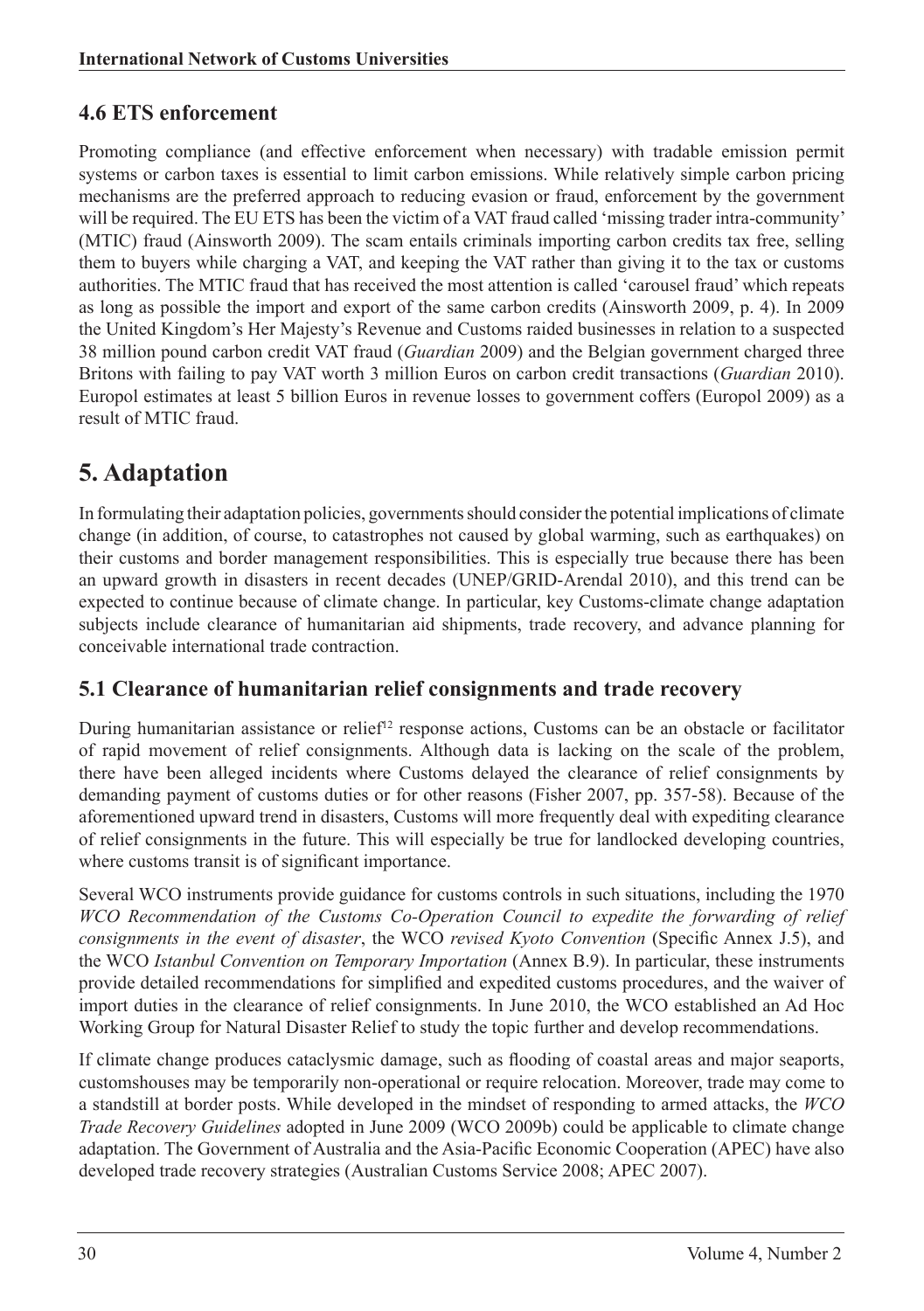#### **5.2 Contraction of international trade**

Climate change could lead to contraction of international trade and thus could impact Customs, including changing roles and reduced revenue collection. Although not due to anthropogenic climate change, two recent events could be a foreshadowing of the types of problems that could ensue for international trade from climate change. The eruption in 2010 of the Icelandic volcano Eyjafjallajökull briefly caused chaos for, among other things, air cargo, and this had ripple effects for overall international trade transport. More significantly, the global financial crisis of 2008 included a plunge in international trade volumes.

Related to the economic crisis, the WCO researched the implications for Customs and submitted to the G20 recommendations on how Customs could contribute to international trade stabilisation. Declining imports meant Customs administrations in developing countries suffered a reduction in the collection of the customs duties vital to fund governmental operations. Moreover, there was a deteriorating market in the commerce lubricant of trade finance. The research found that some Customs administrations took positive action in response to the crisis by putting in place deferred duty payment plans; looser repayment plans for traders who experienced temporary financial setbacks; faster customs duty drawback; and showing greater flexibility in respect of security (guarantee) requirements. On the negative side, some governments were slow to adjust revenue targets despite the falling trade, and some Customs administrations were obliged to increase physical inspection of cargo (WCO 2009a). These findings and additional research could be instructive the next time there are significant reductions in international trade volumes.

#### **6. Conclusions**

This paper has presented a preliminary overview of the implications for Customs of climate change mitigation and adaptation policy options. It has provided a survey of academic literature and other research linked to the Customs-climate change nexus, and has endeavoured to build a foundation for further research and analysis. Analytical frameworks and research from established disciplines and knowledge branches have fuelled this paper's development. Improved understanding of customs matters can be greatly enhanced when the principles, theories, models, and empirical evidence of other disciplines are studied and applied in parallel.

To deal tangibly and expeditiously with the accelerating climate crisis, national and international policies must apply vigorous mitigation actions that raise the price of carbon to diminish carbon emissions and strengthen the competitiveness of low-carbon energy technology. There is an obvious role in climate mitigation policy for Customs as it can function as a lever to adjust trade dynamics that affect climate change. Finally, because some climate change consequences are inevitable, especially for most-atrisk developing countries, there is a need for anticipatory climate adaptation planning by government, including Customs.

#### **References**

- Ainsworth, RT 2009, 'The morphing of MTIC fraud: VAT fraud infects tradable CO<sub>2</sub> permits', *Boston University School of Law*, Working Paper No. 09-35.
- Aldy, JE, Ley, E & Parry, I 2008, 'A tax-based approach to slowing global climate change', *National Tax Journal*, vol. LXI, no. 3, pp. 493-517.
- Andersen, SO & Sarma, KM 2002, 'Protecting the ozone layer: the United Nations history', UNEP, London.
- APEC (Asia-Pacific Economic Cooperation) 2007, *APEC trade recovery programme study report*, 2007/SOM3/CTTF/003, APEC Counter Terrorism Task Force Meeting, Cairns, Australia, 30 June-1 July 2007.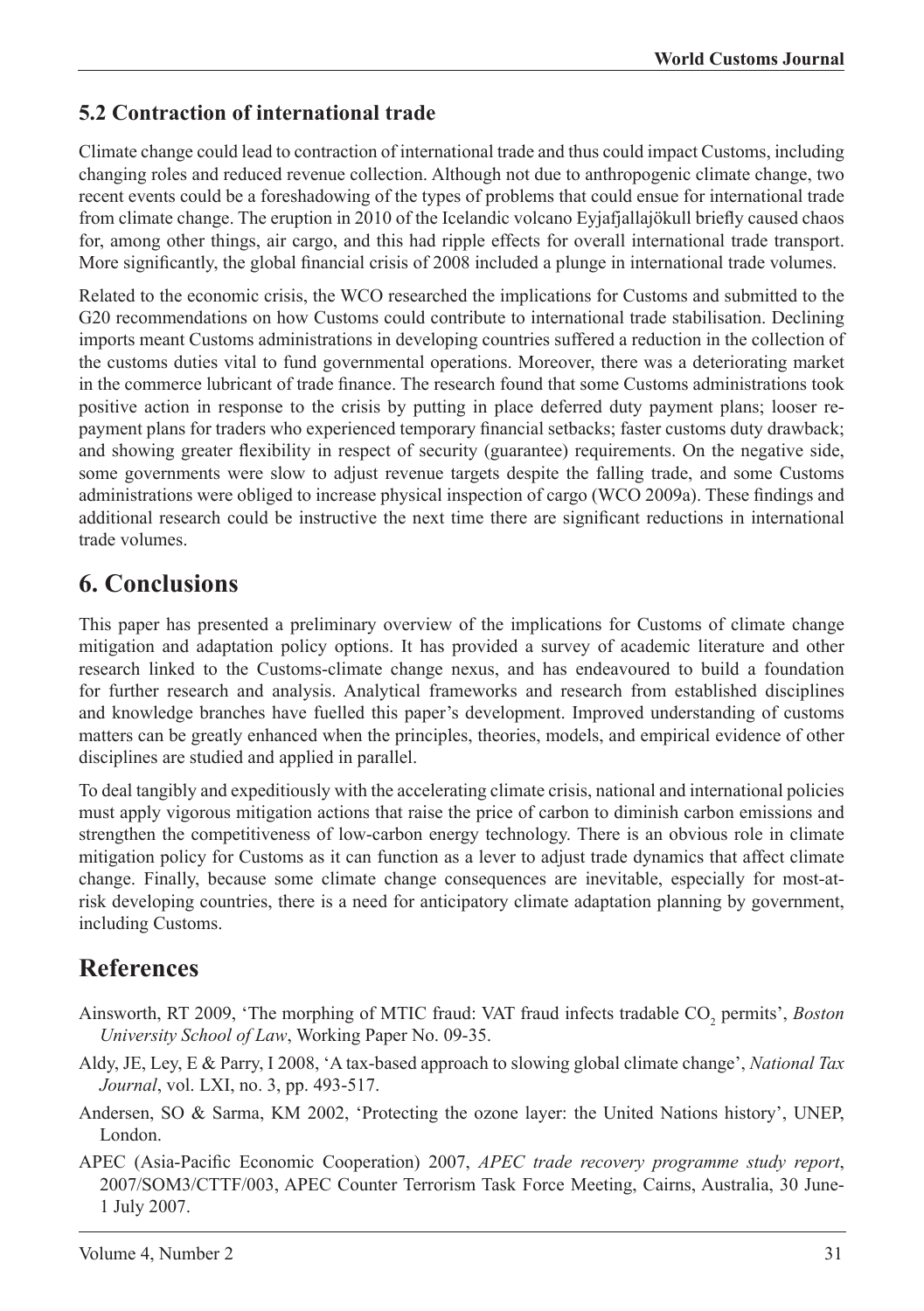- Archer, D & Rahmstorf, S 2010, *The climate crisis: an introductory guide to climate change,* Cambridge University Press, Cambridge.
- Atkinson, G, Hamilton, K, Ruta, G & van der Mensbrugghe, D 2010, 'Trade in "Virtual Carbon" empirical results and implications for policy', The World Bank, Washington, DC.

Australian Customs Service 2008, 'Draft Business resumption concept paper', ACS, Canberra, ACT.

- Benedick, RE 1998, *Ozone diplomacy*, Harvard University Press, Cambridge, MA.
- Biermann, F & Brohm, R 2005, 'Implementing the Kyoto Protocol without the USA: the strategic role of energy tax adjustments at the border', *Climate Policy* 4, pp. 289-302.
- Brack, D 1996, *International trade and the Montreal protocol*, Royal Institute of International Affairs and Earthscan Publications, London.
- Brack, D, with Grubb, M & Windram, C 2000, *International trade and climate change policies*, Royal Institute of International Affairs and Earthscan Publications, London.
- Brainard, L & Sorkin, I 2009, *Climate change, trade and competitiveness: is a collision inevitable?*, The Brookings Institute, Washington, DC.
- Brewer, TL 2008, 'U.S. climate change policy and international trade policy intersections: issues needing innovation for a rapidly expanding agenda', Paper prepared for a Seminar of the Center for Business and Public Policy, Georgetown University, 12 February.
- Canadell, JG, Le Quéré, C, Raupach, MR, Field, CB, Buitenhuis, ET, Ciais, P, Conway, TJ, Gillett, NP, Houghton, RA & Marland, G 2007, 'Contributions to accelerating atmospheric  $CO_2$  growth from economic activity, carbon intensity, and efficiency of natural sinks,' *Proc Natl Acad Sci USA*, vol. 104, no. 47, pp. 18866-70.
- Charnovitz, S 2003, 'Trade and climate: potential conflicts and synergies', in *Beyond Kyoto: advancing the international effort against climate change, Pew Center on Global Climate Change*, Arlington, VA, pp. 141-70, www.climate-tech-policy.org/wp/wp-content/uploads/2003/BeyondKyoto\_Dec03.pdf.
- Cosbey, A (ed.) 2008, 'Trade and climate change: issues and perspectives', International Centre for Trade and Sustainable Development, Final Report and Synthesis of Discussions, Trade and Climate Change Seminar, Copenhagen, 18-20 June.
- Danish Ministry of the Environment 2005, *Denmark's Fourth National Communication on Climate Change under the United Nations Framework Convention on Climate Change.*
- Demaret, P & Stewardson, R 1994, 'Border tax adjustments under GATT and EC law and general implications for environmental taxes', *Journal of World Trade,* vol. 28, no. 4, pp. 5-65.
- Dessler, AE & Parson, EA 2006, *The science and politics of global climate change*, Cambridge University Press, Cambridge.
- *The Economist* 2008, 'Emissions suspicions', 19 July, p. 88.
- Eichenberg, MB 2010, 'Greenhouse gas regulation and border tax adjustments: the carrot and the stick', *Golden Gate Univ. Environmental Law J*, vol. 3, pp. 283-364.
- Elliott, J, Foster, I, Kortum, S, Munson, T, Cervantes, FP & Weisbach, D 2010, 'Trade and carbon taxes', *Argonne National Laboratory*, Argonne, IL.
- EuroActiv 2010a, 'France details plans for carbon inclusion mechanism', 19 May, www.euractiv.com/ en/climate-environment/france-details-plans-for-carbon-inclusion-mechanism-news-494220.
- EuroActiv 2010b, 'Objet: Mécanisme d'inclusion carbone,' Memorandum submitted by French Government.
- Europol 2009, 'Carbon Credit fraud causes more than 5 billion euros damage for European Taxpayer,' 9 December, The Hague.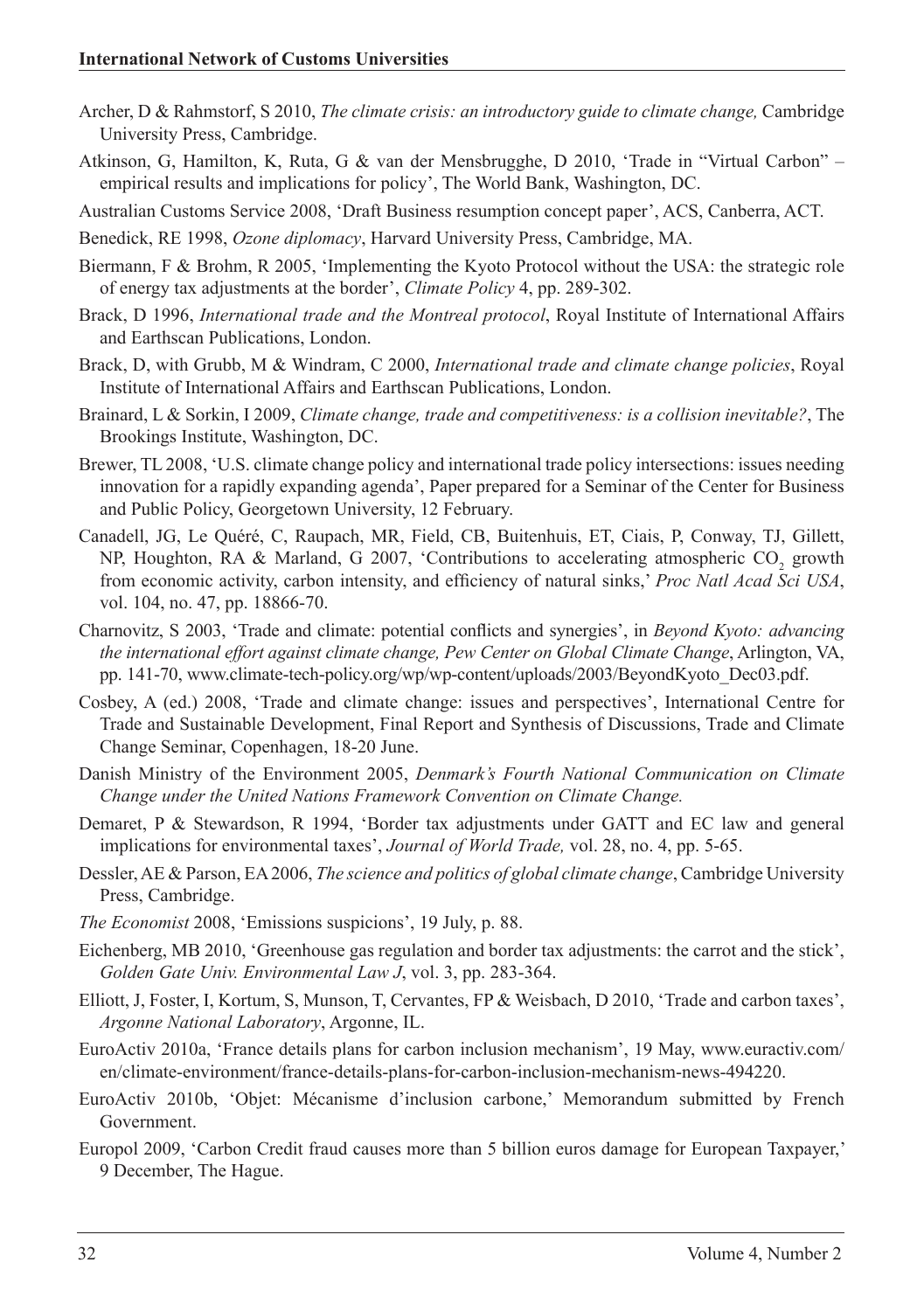- Fisher, David 2007, 'Domestic regulation of international humanitarian relief in disasters and armed conflict: a comparative analysis,' *International Review of the Red Cross*, vol. 89, no. 866, pp. 345-72.
- Frankel, JA 2009, 'Addressing the leakage/competitiveness issue in climate change policy proposals', in L Brainard & I Sorkin, *Climate change, trade and competitiveness: is a collision inevitable?*, ch. 3, The Brookings Institute, Washington, DC.
- GATT 1970, Working Party Report on Border Tax Adjustments, GATT Doc. L/3464, adopted 2 December 1970.
- Giddens, A 2009, *The politics of climate change*, Polity Press, Cambridge.
- Godard, O 2007, 'Unilateral European post-Kyoto climate policy and economic adjustment at EU borders', École Polytechnique, Paris, Cahier no. DDX–07–15.
- Gros, D & Egenhofer, C 2009, 'Climate change and trade: taxing carbon at the border?', *Centre for European Policy Studies*, Brussels.
- *The Guardian* 2009, 'Brussels targets carbon trading fraud ahead of Copenhagen summit', reporter Ashley Seager, 29 September, www.guardian.co.uk/business/2009/sep/29/carbon-trading-carousel-fraud-eu.
- *The Guardian* 2010, 'Three Britons charged over €3m carbon-trading "carousel fraud",' reporter Phillip Inman, 11 January, www.guardian.co.uk/business/2010/jan/11/eu-carbon-trading-carousel-fraud.
- Hansen, J, Ruedy, R, Sato, M & Lo, K 2010, *Global surface temperature change,* Working Paper, NASA Goddard Institute for Space Studies, New York, NY.
- Hoerner, JA 1998, 'The role of border tax adjustments in environmental taxation: theory and US experience', *Center for a Sustainable Economy*, Washington, DC.
- Houser, T, Bradley, R, Childs, B, Werksman, J & Heilmayr, R 2008, 'Leveling the carbon playing field', *Peterson Institute for International Economics*, World Resources Institute, Washington, DC.
- Hufbauer, GC 1993, 'The evolution of border tax adjustments', *Center for Strategic Tax Reform*, Washington, DC.
- Hufbauer, GC 1996, *Fundamental tax reform and border tax adjustments*, Institute for International Economics, Washington, DC.
- Hufbauer, GC, Charnovitz, S & Kim, J 2009, *Global warming and the world trading system*, Peterson Institute for International Economics, Washington, DC.
- IPCC 2007a, 'Summary for policymakers', Contribution of Working Group II to the Fourth Assessment Report of the Intergovernmental Panel on Climate Change, Cambridge University Press, Cambridge.
- IPCC 2007b, 'Synthesis report', Contribution of Working Group II to the Fourth Assessment Report of the Intergovernmental Panel on Climate Change, Cambridge University Press, Cambridge.
- Ismer, R & Neuhoff, K 2004, 'Border tax adjustments: a feasible way to address nonparticipation in emission trading', Cambridge Working Papers in Economics CWPE 0409, CMI Working Paper 36, The Cambridge MIT Institute*,* Cambridge, MA.
- Ismer, R & Neuhoff, K 2007, 'Border tax adjustment: a feasible way to support stringent emission trading', *Eur J Law Econ*, vol. 24, pp. 137-64.
- Jackson, JH 1997, *The world trading system: law and policy of international economic relations*, MIT Press, Cambridge, MA.
- Kejun, J, Cosbey, A & Murphy, D 2008, 'Embodied carbon in traded goods', International Institute for Sustainable Development, Background paper for Trade and Climate Change Seminar, Copenhagen, 18-20 June.
- Krugman, P 2009, 'Climate, trade, Obama', *New York Times*, 29 June, http://krugman.blogs.nytimes. com/2009/06/29/climate-trade-obama/.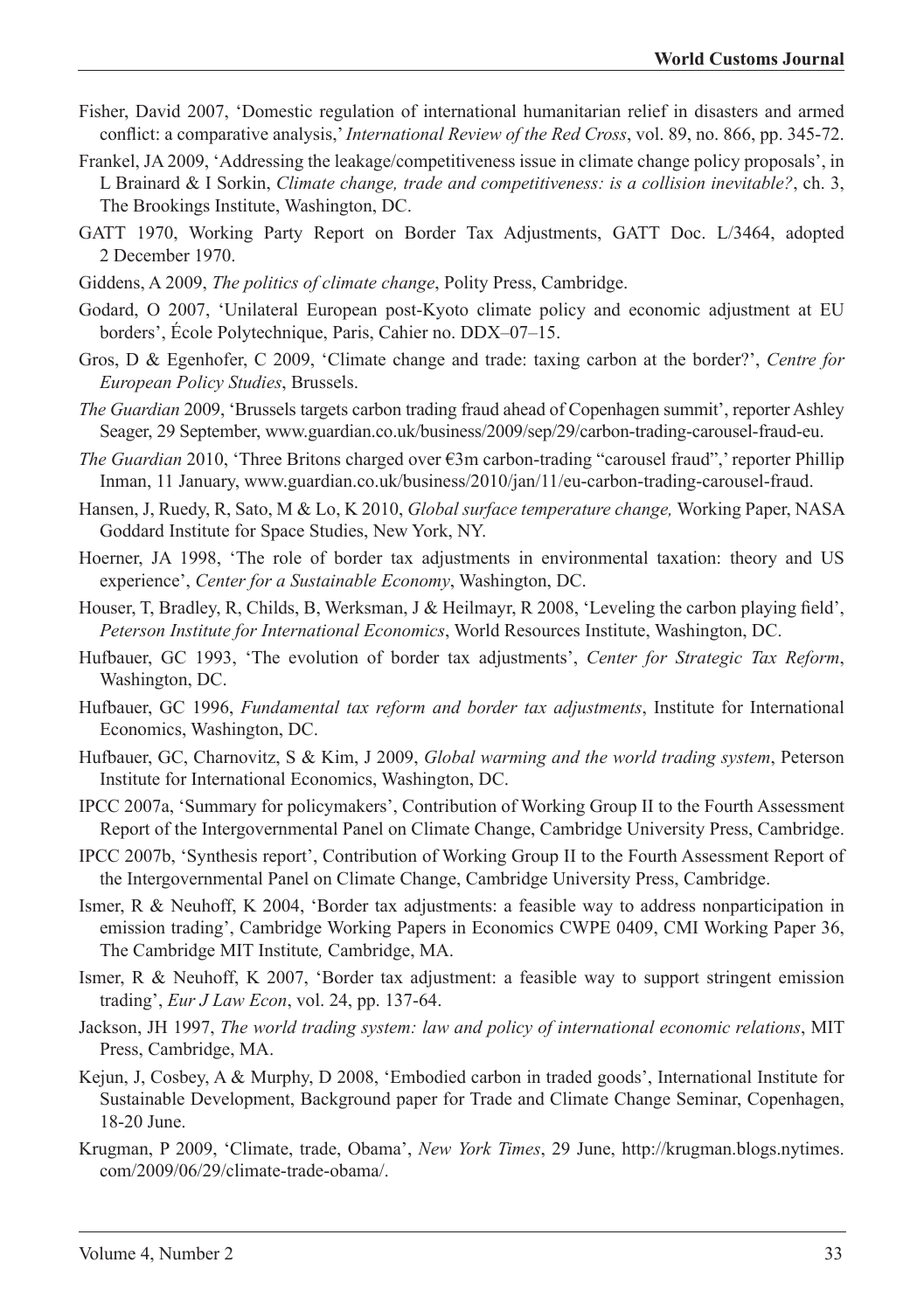Krugman, P 2010, 'Building a green economy', *New York Times*, 5 April, p. MM34.

- Mattoo, A, Subramanian, A, van der Mensbrugghe, D & He, J 2009, 'Reconciling climate change and trade policy', Working Paper, *Peterson Institute for International Economics*, Washington, DC.
- McKibbin, WJ & Wilcoxen, PJ 2008, 'The economic and environmental effects of border tax adjustments for climate policy', paper prepared for the Brookings Conference on *Climate Change, Trade, and Competitiveness: Is a Collision Inevitable?*, 9 June, Washington, DC.
- Metcalf, GE & Weisbach, D 2009, 'The design of a carbon tax,' *Harvard Environmental Law Review*, vol. 33, no. 2, pp. 499-556.
- Meyer-Ohlendorf, N & Gerstetter, C 2009, 'Trade and climate change: triggers or barriers for climate friendly technology transfer and development?', Friedrich-Ebert Stiftung, Berlin.
- Mikuriya, K 2009, speech delivered by Kunio Mikuriya, WCO Secretary General, 9 January, Brussels.
- Monjon, S & Quirion, P 2008, 'Competitive distortions and leakage in a world of different carbon prices: trade, competitiveness and employment challenges when meeting the post-2012 climate commitments in the European Union', *European Parliament Policy Department, Economic and Scientific Policy*, IP/A/CLIM/ST/2008-03 07 08 & 14.
- NOAA (US National Oceanic & Atmospheric Administration) 2010, Earth System Research Laboratory, Global Monitoring Division, Trends on Atmospheric Carbon Dioxide, viewed 7 July 2010, www.esrl. noaa.gov/gmd/ccgg/trends/.
- Nordhaus, WD 2006, 'Alternative mechanisms to control global warming', *American Economic Review,* vol. 96, no. 2, pp. 31-4.
- Norwegian Ministry of the Environment 2009, *Norway's Fifth National Communication under the Framework Convention on Climate Change: status report as of December 2009*, http://unfccc.int/ resource/docs/natc/nor\_nc5.pdf.
- OECD 2006, *The political economy of environmentally related taxes*, OECD, Paris.
- Pauwelyn, J 2007a, 'US Federal climate policy and competitiveness concerns: the limits and options of international trade law', Working Paper 07-02, Nicholas Institute for Environmental Policy Solutions, Duke University, Durham, NC.
- Pauwelyn, J 2007b, 'A carbon levy on imports to fight climate change?', *Telos*, 11 September, www. telos-eu.com/en/article/a\_carbon\_levy\_on\_imports\_to\_fight\_climate\_change.
- Pigou, AC 1920, *The economics of welfare*, Macmillan, London.
- Revelle, R & Suess, HE 1957, 'Carbon dioxide exchange between atmosphere and ocean and the question of an increase of atmospheric CO2 during the past decades', *Tellus*, vol. 9, pp. 18-27.
- Ricardo, D 1824, *Works and correspondence of David Ricardo*, Cambridge University Press, London.
- Saddler, H, Muller, F & Cuevas, C 2006, 'Competitiveness and carbon pricing: border adjustments for greenhouse policies', Discussion Paper No. 86, *The Australia Institute*, Canberra, ACT.
- Scripps Institution of Oceanography 2009, Data from Mauna Loa Observatory, Hawaii, viewed 7 July 2010, http://scrippsco2.ucsd.edu/data/mlo.html.
- Solomon, S, Plattner, G-K, Knutti, R & Friedlingstein, P 2009, 'Irreversible climate change due to carbon dioxide emissions', *Proc Natl Acad Sci USA*, vol. 106, pp. 1704-09.
- Steenblik, R 2005a, 'Liberalising trade in "environmental goods": some practical considerations', OECD Trade and Environment Working Paper No. 2005-05, OECD, Paris.
- Steenblik, R 2005b, 'Liberalisation of trade in renewable-energy products and associated goods: charcoal, solar photovoltaic systems, and wind pumps and turbines', OECD Trade and Environment Working Paper No. 2005-07, OECD, Paris.

Stern, N 2006, *Stern review on the economics of climate change*, HM Treasury, London.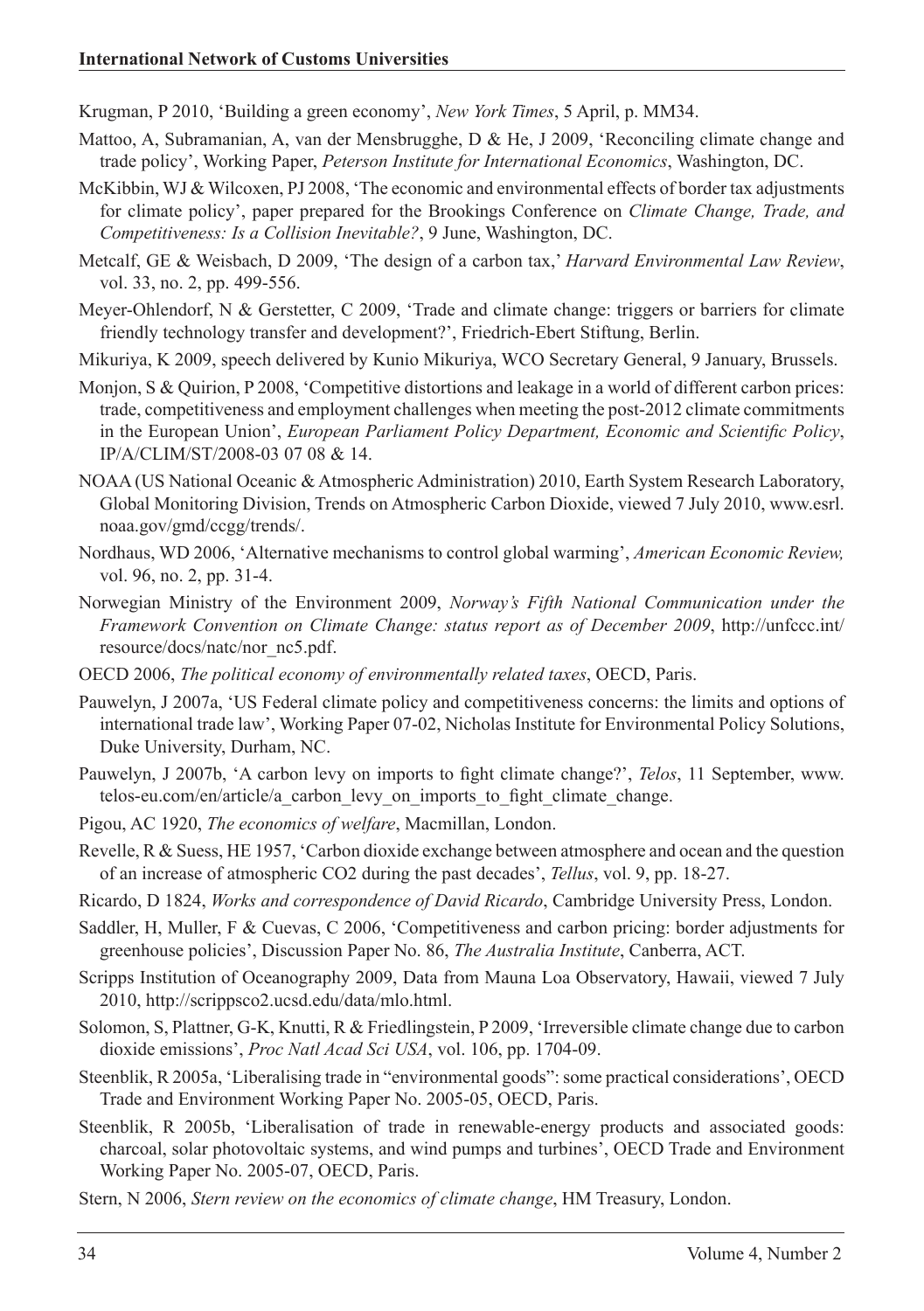- Sugathan, M 2008, 'Climate change benefits from liberalisation of environmental goods and services', in A Cosbey (ed.), *Trade and climate change: issues and perspectives,* International Centre for Trade and Sustainable Development, Final Report and Synthesis of Discussions, Trade and Climate Change Seminar, Copenhagen, 18-20 June 2008.
- Swiss Customs 2010, 'Taxe sur le CO2', viewed 7 July 2010, www.ezv.admin.ch/zollinfo\_firmen/ steuern\_abgaben/00379/02315/index.html?lang=fr.
- UN OCHA (United Nations Office for the Coordination of Humanitarian Affairs) 2003, *Glossary of humanitarian terms in relation to the protection of civilians in armed conflict,* United Nations, New York, NY, http://ocha-gwapps1.unog.ch/w/lib.nsf/db900SID/KKEE-6DMRTJ?OpenDocument.
- UNEP (United Nations Environment Programme) 2009, *Climate and trade policies in a post-2012 world,* Nairobi, Kenya.
- UNEP/GRID-Arendal 2010, 'Trends in natural disasters,' *UNEP/GRID-Arendal Maps and Graphics Library*, viewed 15 June 2010, http://maps.grida.no/go/graphic/trends-in-natural-disasters.
- 26 U.S.C. § 4681, (U.S. Code, Internal Revenue Code).
- WCO 1970, *Recommendation of the Customs Co-Operation Council to expedite the forwarding of relief consignments in the event of disasters*, 8 June 1970.
- WCO 1990, *Recommendation of the Customs Co-Operation Council on the insertion in National Statistical Nomenclatures of Subheadings to Facilitate the Collection and Comparison of Data on the International Movement of Substances Controlled by the Montreal Protocol on Substances that Deplete the Ozone Layer,* 26 June 1990.
- WCO 2009a, *Communication on the global financial crisis for the 2 April 2009 G20 summit,* Brussels.
- WCO 2009b, *WCO trade recovery guidelines*, Brussels.
- Weart, SR 2008, *The discovery of global warming,* Harvard University Press, Cambridge, MA.
- Winchester, N, Paltsev, S & Reilly, J 2010, 'Will border carbon adjustments work?', *MIT Joint Program on Science and Policy of Global Change*, Report No. 184.
- World Bank 2008, *International trade and climate change: economic, legal, and institutional perspectives*, World Bank, Washington, DC.
- WTO 2010, 'Information technology agreement: introduction,' viewed 16 July 2010, www.wto.org/ english/docs\_e/legal\_e/itadec\_e.htm.
- WTO & UNEP 2009, *Trade and climate change*, WTO, Geneva.
- Wyckoff, AW & Roop, JM 1994, 'The embodiment of carbon in imports of manufactured products: implications for international agreements on greenhouse gas emissions,' *Energy Policy,* vol. 22, no. 3, pp. 187-94.
- Zhang, ZX 1998, 'Greenhouse gas emissions trading and the world trading system', *Journal of World Trade*, vol. 32, no. 5, pp. 219-39.
- Zhang, ZX 2010, 'Climate change meets trade in promoting green growth: potential conflicts and synergies', *Fondazione Eni Enrico Mattei,* Working Papers, no. 408, pp. 1-27.

# **Endnotes**

- 1 The findings, interpretations and conclusions expressed in this paper are entirely those of the author. They do not necessarily represent the views of the WCO, WCO officials, or WCO Customs administration Members. The author would like to thank Thomas Cantens, Jae Young Choi, Ed de Jong, Mariya Polner, and Tadashi Yasui for their comments and suggestions. Any mistakes are those of the author.
- 2 The most prominent scientific assessment on this topic is an international consortium of scientists called the Intergovernmental Panel on Climate Change (IPCC), which was established by the United Nations Environmental Program (UNEP) and the World Meteorological Organization (WMO) in 1988 when climate change emerged as a public policy concern. The IPCC has thus far produced studies in 1990, 1996, 2001, and 2007.